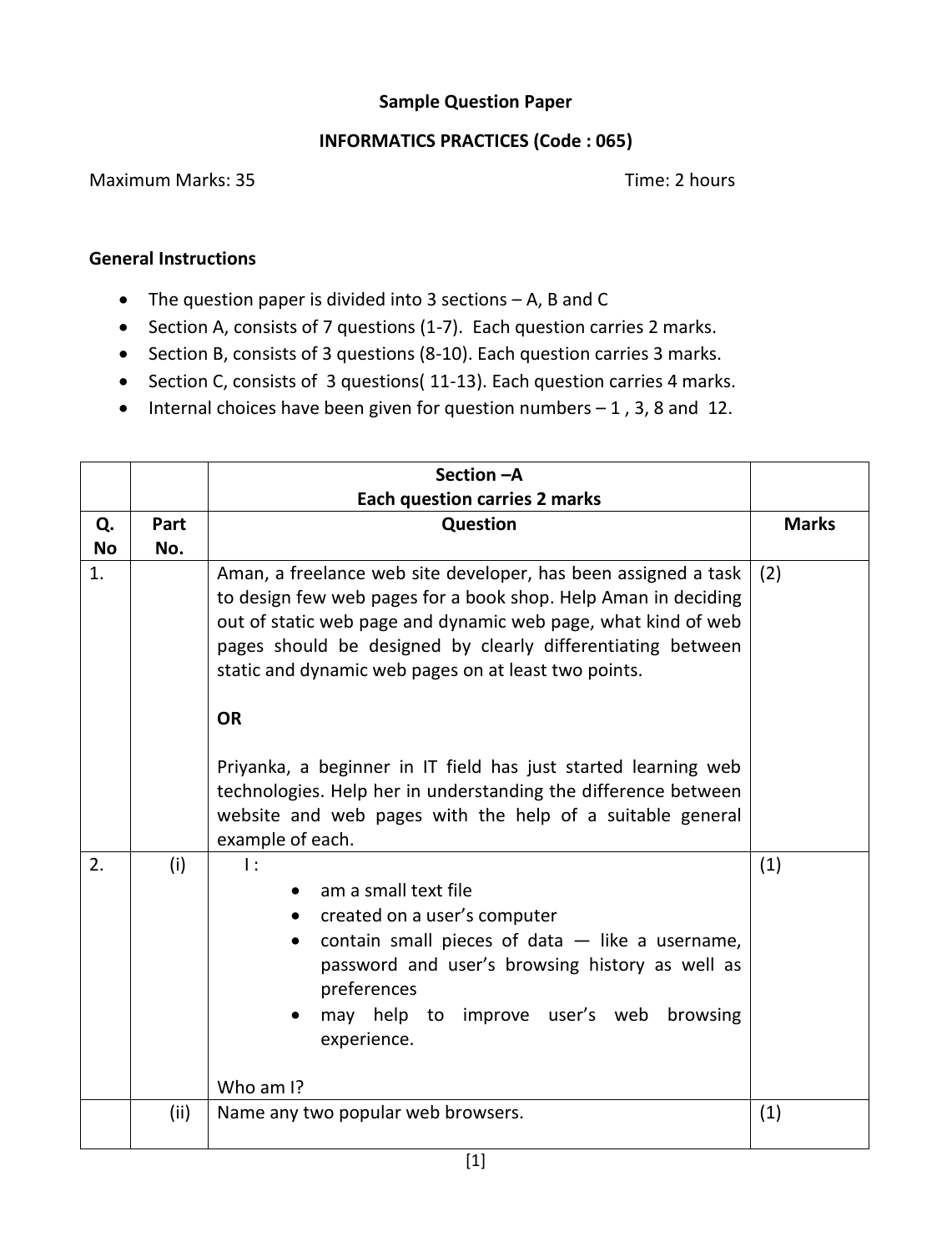| 3. |                                                                                                                           | Predict the output of the following queries:<br>i. Select power(5,3);<br>ii. Select mod(5,3);                                                                                       |              |                   |            |            | (2) |
|----|---------------------------------------------------------------------------------------------------------------------------|-------------------------------------------------------------------------------------------------------------------------------------------------------------------------------------|--------------|-------------------|------------|------------|-----|
|    |                                                                                                                           | <b>OR</b>                                                                                                                                                                           |              |                   |            |            |     |
|    |                                                                                                                           | Briefly explain the purpose of the following SQL functions:<br>i. power()<br>ii. mod()                                                                                              |              |                   |            |            |     |
| 4. |                                                                                                                           | Navya has just created a website for her company and now need<br>to host it. Briefly discuss the role of a web server in hosting a<br>website.                                      |              |                   |            | (2)        |     |
| 5. |                                                                                                                           | Help Reshma in predicting the output of the following queries:<br>(2)<br>i) select round(8.72,3);<br>ii) select round(9.8);                                                         |              |                   |            |            |     |
| 6. |                                                                                                                           | Aryan, a database administrator, has grouped records of a table<br>(2)<br>with the help of group by clause.                                                                         |              |                   |            |            |     |
|    |                                                                                                                           | He needs to further filter groups of records generated through<br>group by clause.<br>Suggest suitable clause for it and properly explain its usage with<br>the help of an example. |              |                   |            |            |     |
| 7. |                                                                                                                           | Mr. Som, a HR Manager in a multinational company "Star-X<br>world" has created the following table to store the records of<br>employees:<br><b>Table: Emp</b>                       |              |                   |            |            |     |
|    |                                                                                                                           | Eid                                                                                                                                                                                 | <b>EName</b> | <b>Department</b> | <b>DOB</b> | <b>DOJ</b> |     |
|    |                                                                                                                           | Star1                                                                                                                                                                               | Ivan         | Sales             | 1994-08-28 | 2020-02-14 |     |
|    |                                                                                                                           | Star2                                                                                                                                                                               | Melinda      | IT                | 1997-10-15 | 2021-11-19 |     |
|    |                                                                                                                           | Star3                                                                                                                                                                               | Raj          | Accounts          | 1998-10-02 | 2019-04-02 |     |
|    |                                                                                                                           | Star4                                                                                                                                                                               | Michael      | Sales             | 2000-02-17 | 2020-05-01 |     |
|    |                                                                                                                           | Star <sub>5</sub>                                                                                                                                                                   | Sajal        | IT                | 2001-12-05 | 2018-06-13 |     |
|    |                                                                                                                           | Star <sub>6</sub>                                                                                                                                                                   | John         | <b>Accounts</b>   | 1995-01-03 | 2019-07-15 |     |
|    |                                                                                                                           | Star7                                                                                                                                                                               | Julia        | Sales             | 1985-11-13 | 2020-08-19 |     |
|    | He has written following queries:<br>i) select max(year(DOB)) from emp;<br>ii) select ENAME from emp where month(DOJ)=11; |                                                                                                                                                                                     |              |                   |            |            |     |
|    |                                                                                                                           | Predict the output.<br><b>OR</b>                                                                                                                                                    |              |                   |            |            |     |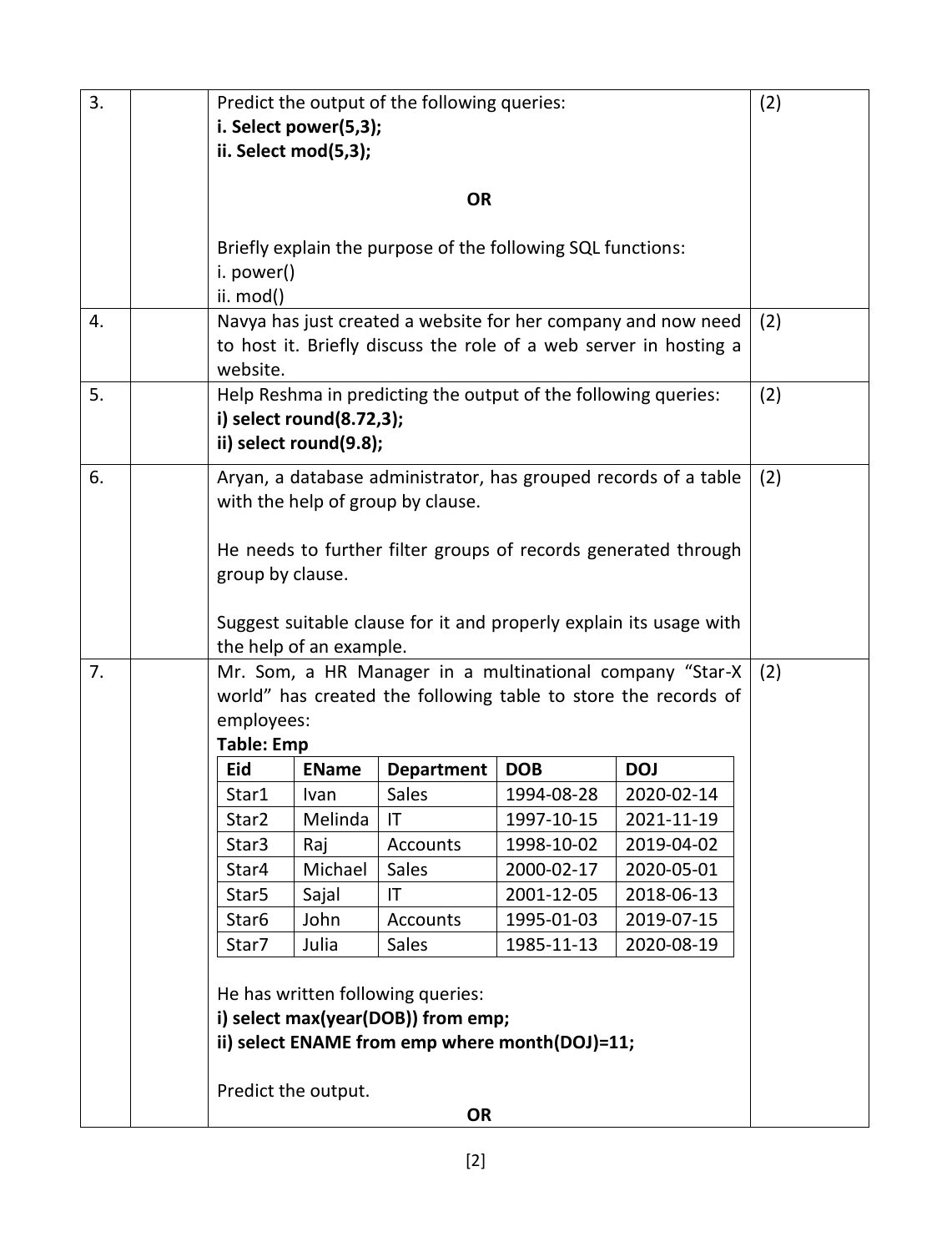|     | Based on the table given above, help Mr. Som writing queries for           |     |
|-----|----------------------------------------------------------------------------|-----|
|     | the following task:                                                        |     |
|     | i) To display the name of eldest employee and his/her date of              |     |
|     | birth.                                                                     |     |
|     | ii) To display the name of those employees whose joining month             |     |
|     | is May.                                                                    |     |
|     | <b>SECTION - B</b>                                                         |     |
|     | <b>Each question carries 3 marks</b>                                       |     |
|     |                                                                            |     |
| 8.  | Predict the output of the following queries:                               | (3) |
|     | select instr('exams@cbse.nic.in','.');<br>i.                               |     |
|     | select substr('exams@cbse.nic.in',7,4);<br>ii.                             |     |
|     | iii.<br>select left('exams@cbse.nic.in',5);                                |     |
|     | <b>OR</b>                                                                  |     |
|     | Ms.Saumya is working on a MySQL table named 'Hotel' having                 |     |
|     | following structure:                                                       |     |
|     |                                                                            |     |
|     | Field<br>Default<br>Null<br>Type<br>Key<br>Extra                           |     |
|     | user_id<br>varchar(20)<br><b>YES</b><br><b>NULL</b>                        |     |
|     | varchar(20)<br>YES<br><b>NULL</b><br>name<br>city<br><b>NULL</b>           |     |
|     | varchar(20)<br>YES<br>mobile_no   varchar(11)<br><b>YES</b><br><b>NULL</b> |     |
|     |                                                                            |     |
|     |                                                                            |     |
|     | She need to perform following task on the table:                           |     |
|     | To fetch last 2 characters from the user_id column.<br>i.                  |     |
|     | To display the values of name column in lower case.<br>ii.                 |     |
|     | To display 3 characters from $3rd$ place from the<br>iii.                  |     |
|     | column city.                                                               |     |
|     | Suggest suitable SQL function for the same. Also write the query           |     |
|     | to achieve the desired task.                                               |     |
| 9.  | Reena is working with functions of MySQL. Explain her following:           | (3) |
|     | What is the purpose of now () function?<br>i.                              |     |
|     | How many parameters does it accept?<br>ii.                                 |     |
|     | What is the general format of its return type?<br>iii.                     |     |
| 10. | While dealing with string data type in MySQL, its observed that            | (3) |
|     | sometimes unnecessary space character comes in between                     |     |
|     | which hampers the successful execution of a string manipulation            |     |
|     | module.<br>Name the suitable MySQL function (s) to remove                  |     |
|     | leading, trailing and both type of space characters from a string.         |     |
|     | Also give MySQL queries to depict the same.                                |     |
|     | <b>Section C</b>                                                           |     |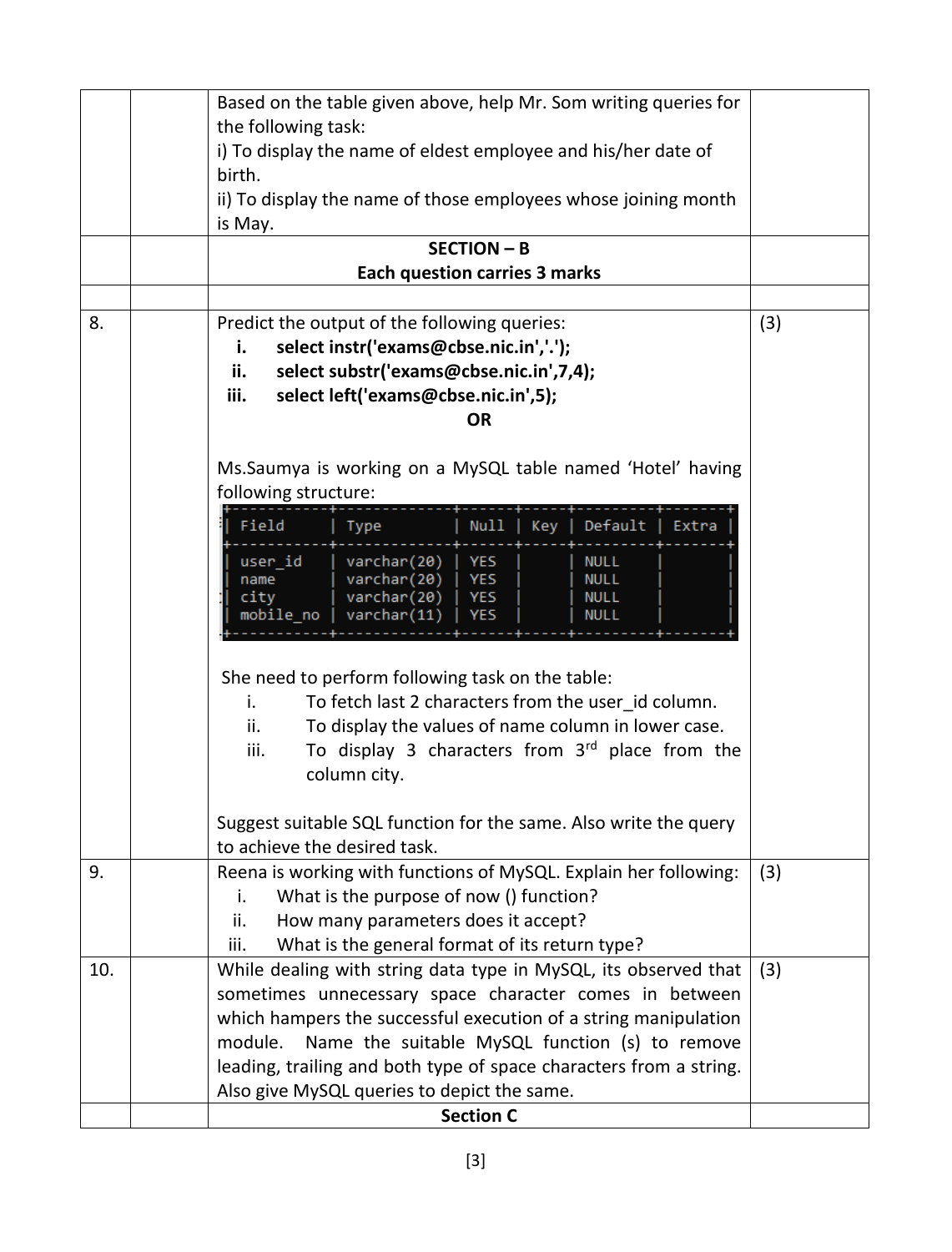|                                                                                                                                                                                                                                                                                                                     |                                                                                    | <b>Each question carries 4 marks</b>                        |                     |                                                                                          |           |                                                                                                                                                                                       |     |  |
|---------------------------------------------------------------------------------------------------------------------------------------------------------------------------------------------------------------------------------------------------------------------------------------------------------------------|------------------------------------------------------------------------------------|-------------------------------------------------------------|---------------------|------------------------------------------------------------------------------------------|-----------|---------------------------------------------------------------------------------------------------------------------------------------------------------------------------------------|-----|--|
| 11.                                                                                                                                                                                                                                                                                                                 |                                                                                    | Carefully observe the following table named 'stock':        |                     |                                                                                          |           |                                                                                                                                                                                       | (4) |  |
|                                                                                                                                                                                                                                                                                                                     | <b>Table: stock</b>                                                                |                                                             |                     |                                                                                          |           |                                                                                                                                                                                       |     |  |
|                                                                                                                                                                                                                                                                                                                     |                                                                                    | <b>Pid</b>                                                  | <b>PName</b>        | Category                                                                                 | Qty       | <b>Price</b>                                                                                                                                                                          |     |  |
|                                                                                                                                                                                                                                                                                                                     |                                                                                    | 1                                                           | Keyboard            | IO                                                                                       | 15        | 450                                                                                                                                                                                   |     |  |
|                                                                                                                                                                                                                                                                                                                     |                                                                                    | $\overline{2}$                                              | Mouse               | IO                                                                                       | 10        | 350                                                                                                                                                                                   |     |  |
|                                                                                                                                                                                                                                                                                                                     |                                                                                    | 3                                                           | Wifi-router         | <b>NW</b>                                                                                | 5         | 2600                                                                                                                                                                                  |     |  |
|                                                                                                                                                                                                                                                                                                                     |                                                                                    | 4                                                           | Switch              | <b>NW</b>                                                                                | 3         | 3000                                                                                                                                                                                  |     |  |
|                                                                                                                                                                                                                                                                                                                     |                                                                                    | 5                                                           | Monitor             | O                                                                                        | 10        | 4500                                                                                                                                                                                  |     |  |
|                                                                                                                                                                                                                                                                                                                     |                                                                                    | 6                                                           | Printer             | O                                                                                        | 4         | 17000                                                                                                                                                                                 |     |  |
| Write SQL queries for the following:<br>(a) To display the records in decreasing order of price.<br>(b) To display category and category wise total quantities of<br>products.<br>(c) To display the category and its average price.<br>(d) To display category and category wise highest price of the<br>products. |                                                                                    |                                                             |                     |                                                                                          |           |                                                                                                                                                                                       |     |  |
| 12.                                                                                                                                                                                                                                                                                                                 |                                                                                    | Satyam, a database analyst has created the following table: |                     |                                                                                          |           |                                                                                                                                                                                       | (4) |  |
|                                                                                                                                                                                                                                                                                                                     | <b>Table: Student</b><br>Optional<br><b>Marks</b><br><b>SName</b><br><b>Stream</b> |                                                             |                     |                                                                                          |           |                                                                                                                                                                                       |     |  |
|                                                                                                                                                                                                                                                                                                                     |                                                                                    | <b>RegNo</b><br>S1001                                       | Akshat              | Science                                                                                  | <b>CS</b> | 99                                                                                                                                                                                    |     |  |
|                                                                                                                                                                                                                                                                                                                     |                                                                                    | S1002                                                       | Harshit             | Commerce                                                                                 | IP        | 95                                                                                                                                                                                    |     |  |
|                                                                                                                                                                                                                                                                                                                     |                                                                                    | S1003                                                       | Devika              | <b>Humanities</b>                                                                        | IP.       | 100                                                                                                                                                                                   |     |  |
|                                                                                                                                                                                                                                                                                                                     |                                                                                    | S1004                                                       | Manreen             | Commerce                                                                                 | IP        | 98                                                                                                                                                                                    |     |  |
|                                                                                                                                                                                                                                                                                                                     |                                                                                    | S1005                                                       | Gaurav              | <b>Humanities</b>                                                                        | IP        | 82                                                                                                                                                                                    |     |  |
|                                                                                                                                                                                                                                                                                                                     |                                                                                    | S1006                                                       | Saurav              | Science                                                                                  | CS        | <b>NULL</b>                                                                                                                                                                           |     |  |
|                                                                                                                                                                                                                                                                                                                     |                                                                                    | S1007                                                       | <b>Bhaskar</b>      | Science                                                                                  | CS        | 95                                                                                                                                                                                    |     |  |
|                                                                                                                                                                                                                                                                                                                     |                                                                                    | S1007                                                       | <b>Bhaskar</b>      | Science                                                                                  | <b>CS</b> | 96                                                                                                                                                                                    |     |  |
|                                                                                                                                                                                                                                                                                                                     |                                                                                    | OPTIONAL= 'CS';                                             | STREAM= 'Commerce'; | He has written following queries:<br>(b) select max(MARKS)+min(MARKS) from student where |           | (a) select sum(MARKS) from student where OPTIONAL= 'IP' and<br>(c) select avg(MARKS) from student where OPTIONAL= 'IP';<br>(d) select length(SNAME) from student where MARKS is NULL; |     |  |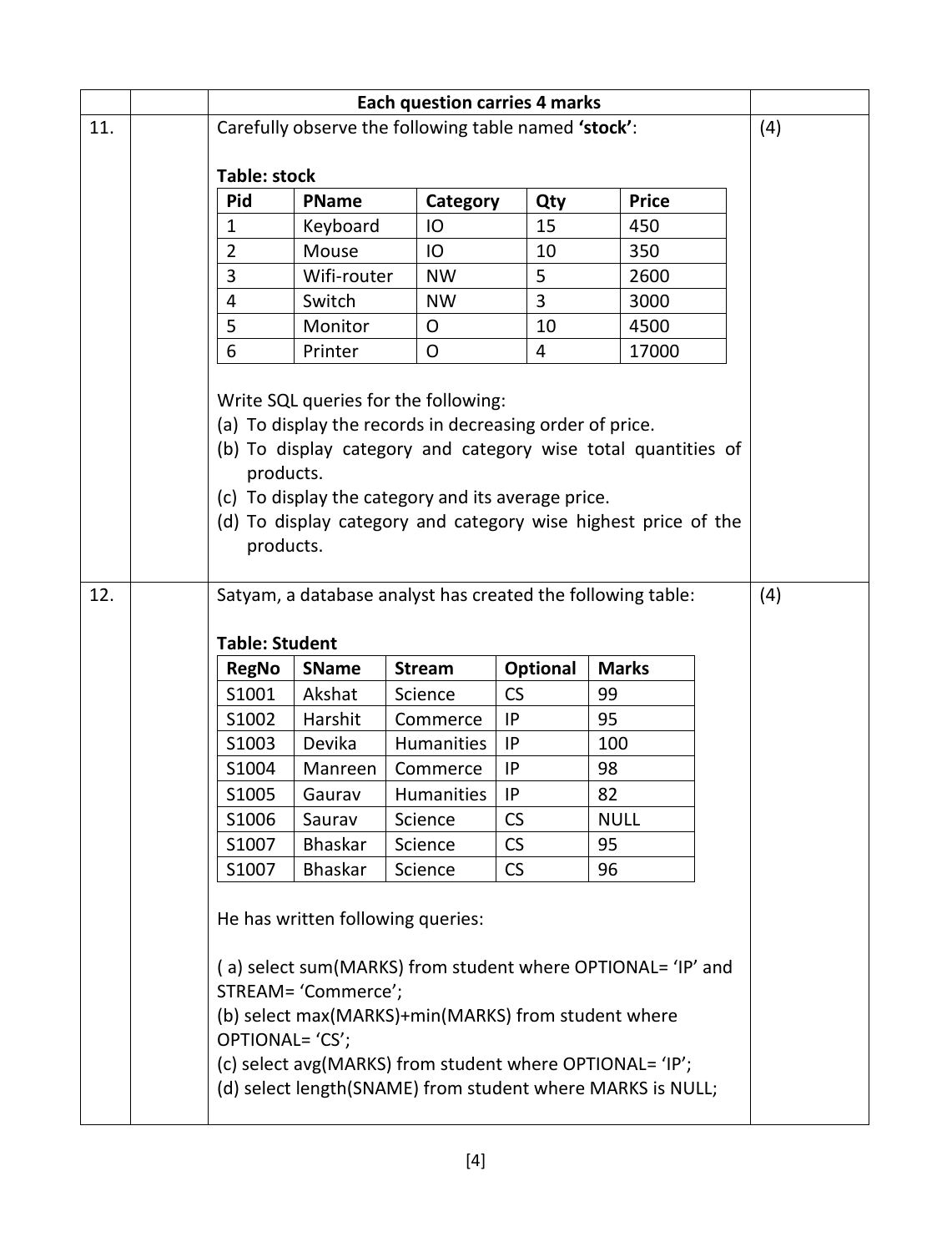|     | Help him in predicting the output of the above given queries.<br><b>OR</b><br>Based on the above given table named 'Student', Satyam has<br>executed following queries:                                                                                                                                                                                                                                                                                                                                                              |     |
|-----|--------------------------------------------------------------------------------------------------------------------------------------------------------------------------------------------------------------------------------------------------------------------------------------------------------------------------------------------------------------------------------------------------------------------------------------------------------------------------------------------------------------------------------------|-----|
|     | Select count(*) from student;                                                                                                                                                                                                                                                                                                                                                                                                                                                                                                        |     |
|     | Select count(MARKS) from student;                                                                                                                                                                                                                                                                                                                                                                                                                                                                                                    |     |
|     |                                                                                                                                                                                                                                                                                                                                                                                                                                                                                                                                      |     |
|     | Predict the output of the above given queries.                                                                                                                                                                                                                                                                                                                                                                                                                                                                                       |     |
|     | Also give proper justifications of the output generated through<br>each query.                                                                                                                                                                                                                                                                                                                                                                                                                                                       |     |
| 13. | "Anutulya Creations"-A start-up fashion house has set up its<br>main centre at Kanpur, Uttar Pradesh for its dress designing,<br>production and dress supplying activities. It has 4 blocks of<br>buildings.<br>Distance between the various blocks is as follows:<br>50 m<br>A to D<br>A to P<br>60 m<br>A to S<br>110 <sub>m</sub><br>D to S<br>60 <sub>m</sub><br>P to S<br>50 <sub>m</sub><br>150 <sub>m</sub><br>P to D<br>Numbers of computers in each block<br>Block A - 20<br>Block D - 80<br>Block P - 15<br>Block S -<br>8 | (4) |